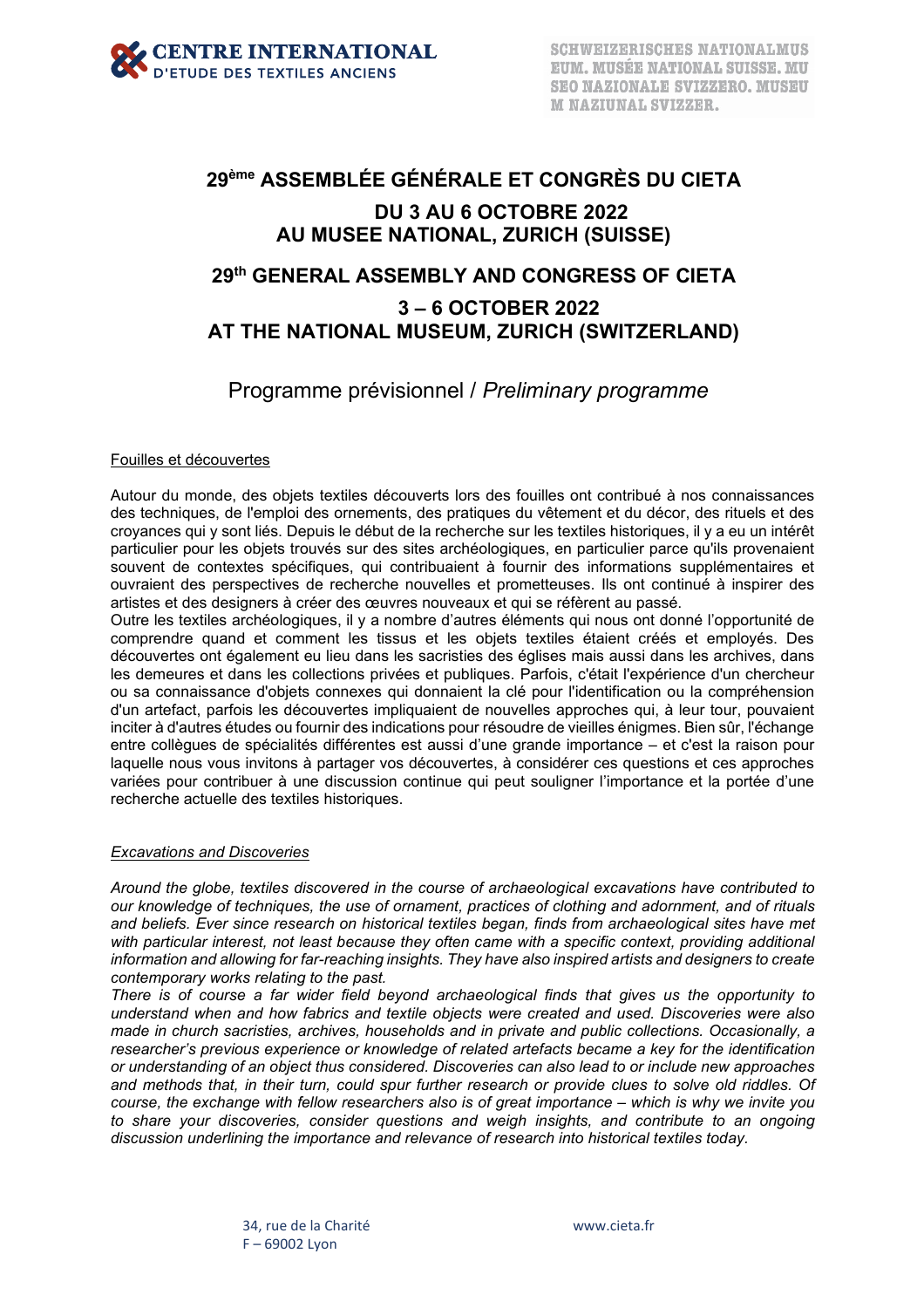

# **Lundi 3 octobre /** *Monday 3 October*

**Morning Accueil des congressistes et remise des dossiers** / *Registration of the participants and handing out of conference pack* Café et thé seront servis / *Coffee and tea will be served* 

## **Assemblée Générale des Membres du CIETA** *General Assembly of CIETA Members*

### **Déjeuner /** *Lunch break*

**Allocution de bienvenue par Denise Tonella, Directrice du Musée National Suisse** *Welcome address by Denise Tonella, Director of the Swiss National Museum* 

## **1st Session: Textiles in Antiquity – Excavations and Interpretations**

#### **Marie-Eve Celio-Scheurer**

Excavations and Discoveries – The Cotsen Textile Traces Study Collection and its archeological material

#### **Adrian Huber – Eva IJsveld – Dorothee Olthof**

The Excavation, Conservation and Reconstruction of Neolithic Limebast Shoes

**Janet Schramm – Gaëlle Liengme** Archaeological Textile conservation at the Swiss National Museum

## **Pause /** *Coffee break*

#### **Agata Ulanowska**

Unimpressive yet informative: New evidence for the technical uses of textile and organic products from imprints on the undersides of clay sealings from Bronze Age Greece

#### **Kosuke Goto**

First Findings of Silk Samit in Antinoopolis: The Berlin and Lyon Collections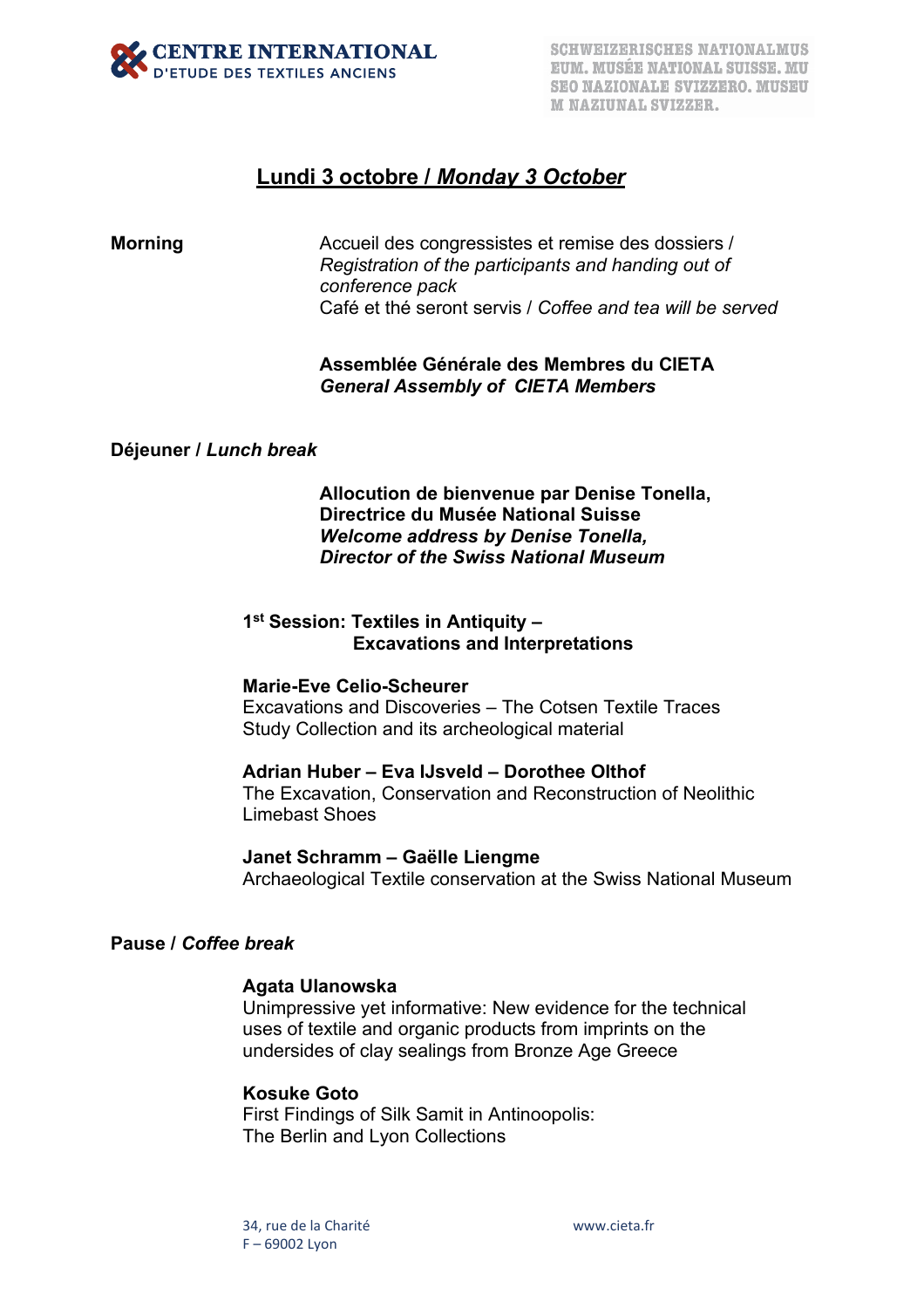

**Dominique Cardon – Hero Granger-Taylor** Textile Treasures from a Tragic Site, Domitianè/Kainè Latomia

# **Mardi 4 octobre /** *Tuesday October*

## **Morning 2nd Session: Textiles in the Middle Ages – Discoveries and New Studies**

**Sumru Belger Krody**

Mystery from an Oasis: Is it Really an Early Mamluk Textile?

## **Anja Bayer**

The Burial Attire of Archbishop Erkanbald (†1021) in Mainz

### **Friederike Leibe**

Investigation and conservation of a block-lifted late medieval archiepiscopal grave from Magdeburg Cathedral

#### **Pause /** *Coffee break*

**Ana Cabrera Lafuente** Discoveries and Rediscoveries in Medieval Treasuries from Iberia

## **Rebeka Nagy – Réka Semsey**

A Sign on the Hungarian Coronation Mantle

## **Corinne Mühlemann**

Textual Discoveries – The Potential of Islamic Legal Sources for Our Understanding of Medieval Textile Production

## **Déjeuner /** *Lunch break*

## **Afternoon Kristal Hale**

Revelations: A Tapestry-woven Medieval Aumônière from the Cathedral of Como, Italy

#### **Helen Wyld**

William Morris and *La Vie Seigneuriale*: New light on the revival of tapestry weaving in England

34, rue de la Charité www.cieta.fr F – 69002 Lyon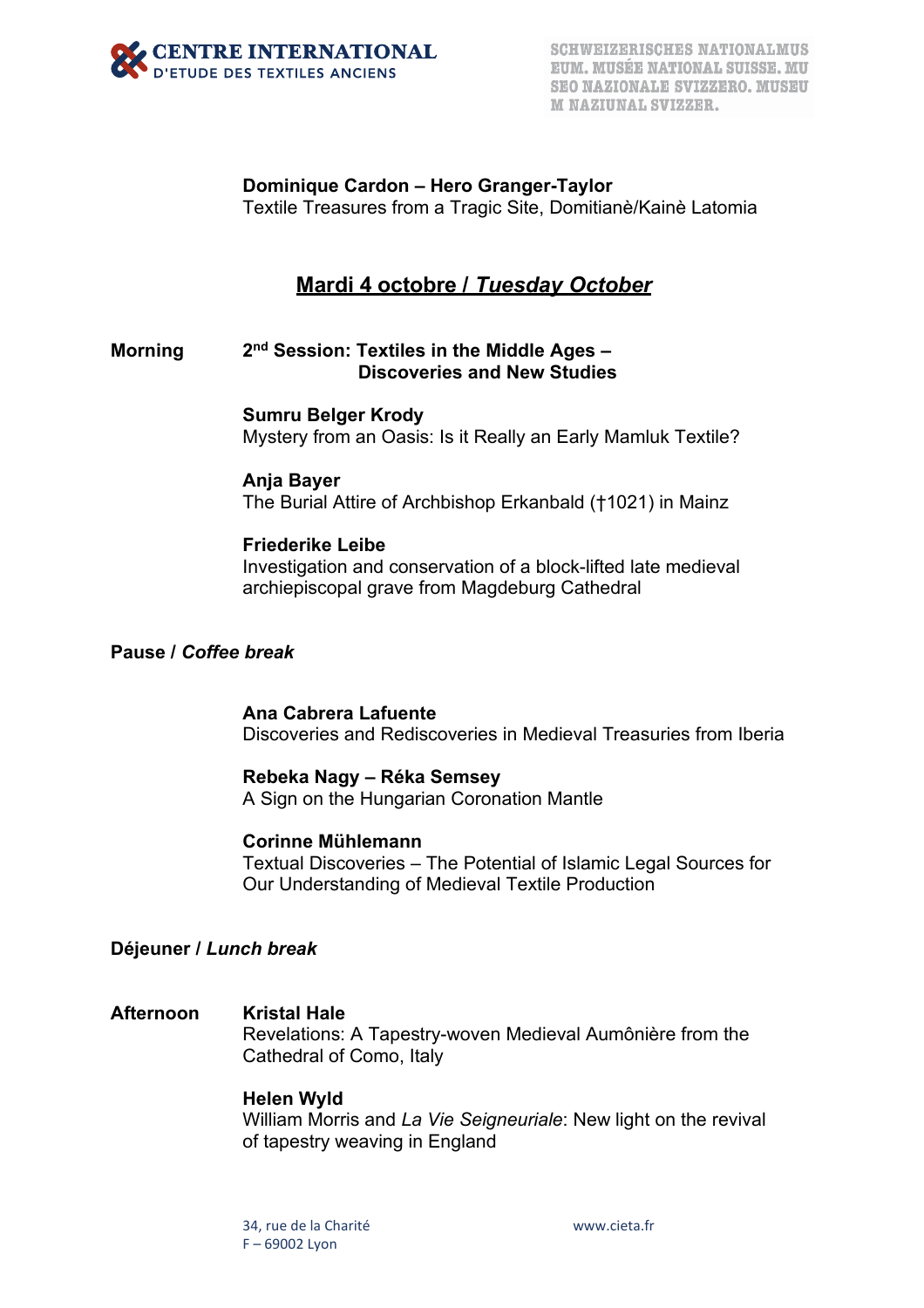

## **Giselle Eberhard Cotton**

Introduction to a *Textile Garden*: An Exhibition of Fiber Art at Museum für Gestaltung Zürich

## **Pause /** *Coffee break*

#### **Guided tours in the National Museum's Galleries:**

1. Andrea Franzen: "Swiss Silk." The textile archives of the Zurich silk industry in the Study Center and costume highlights in the permanent exhibition

2. Joya Indermühle and Christina Sonderegger: "Baroque." A guided tour through the special exhibition focusing on Fashion, Interior & Gardens

3. Luca Tori: "The Collection in the West Wing." A guided tour through the redesigned permanent exhibition

#### **Visit of the exhibition "A Textile Garden"**

at the Museum für Gestaltung, Zürich, with a reception graciously hosted by the museum's director Christian Brändle

## **Mercredi 5 octobre /** *Wednesday 5 October*

## **Morning 3rd Session: Textiles in Clothing New Studies and Reconstructions**

#### **Katsuhiko Abe**

A Newly Discovered Doublet from the Matsura Historical Museum in Hirado

#### **René Lugtigheid – Ana Serrano**

From Fine Brocades to Crimson Velvets: A lavish group of mid-17th-century silks found in the Wadden Sea, North Holland

#### **Babette Küster**

A Fragment of Fabric in the Rubble: The Petticoat Breeches of Landgrave Wilhelm VI of Hesse Kassel

## **Pause /** *Coffee Break*